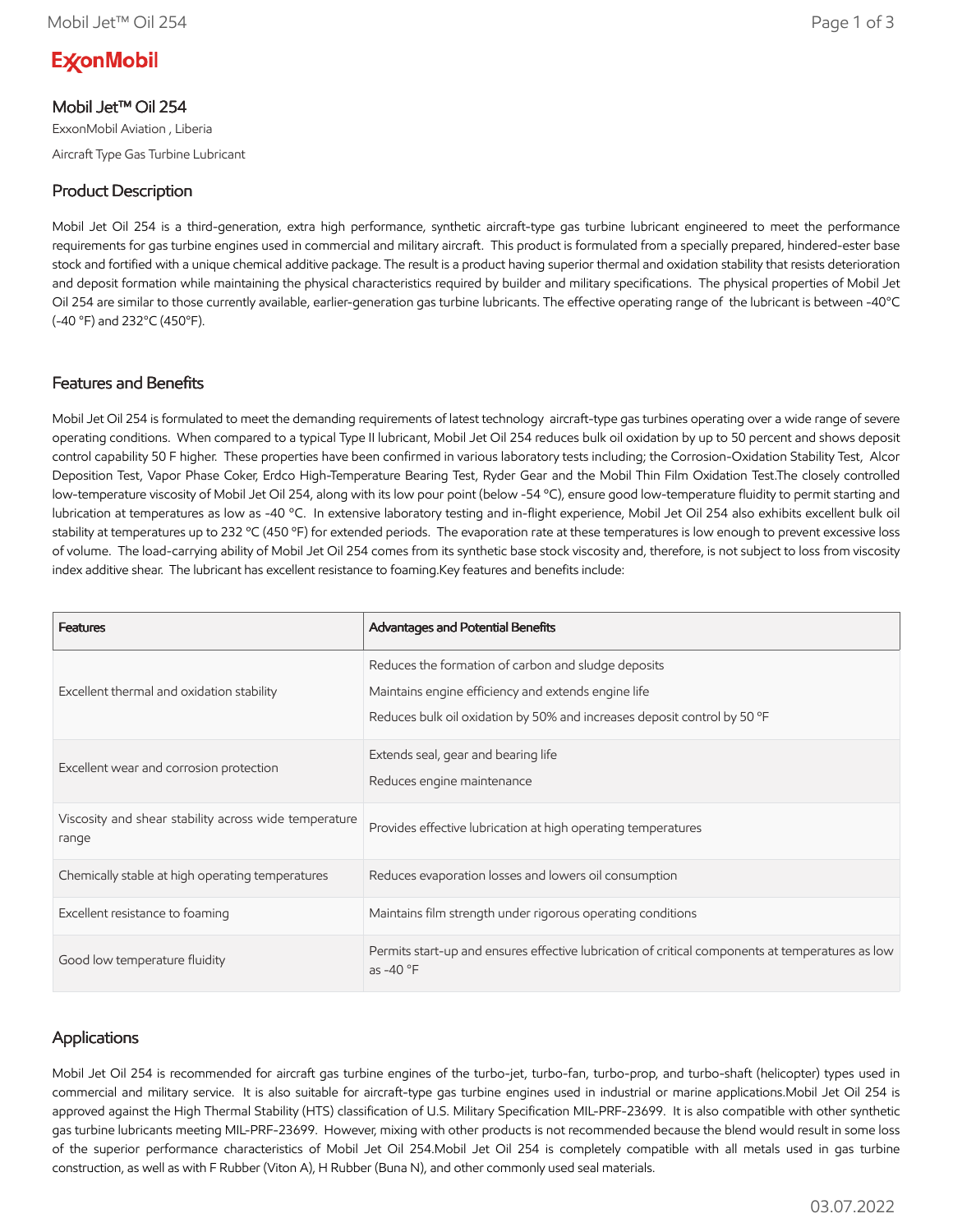Mobil Jet Oil 254 has the following builder approvals \*

Engines

- Honeywell/Lycoming-Turbines
- Rolls-Royce/Allison Engine Company
- CFM International
- General Electric Company
- International Aero Engines
- Pratt and Whitney Group
- Pratt and Whitney, Canada
- Rolls-Royce Limited
- SNECMA
- Honeywell/Garrett Turbine Engine Company

Accessories

- Honeywell-Auxiliary power units and air cycle machines
- Hamilton Standard-Starters
- Hamilton Sundstrand Corp.-APUs, constant-speed drives and integrated-drive generators

\* Specific engine or equipment approval must be verified with the builder

# Specifications and Approvals

#### This product has the following approvals:

MIL-PRF-23699-HTS

## Properties and Specifications

| Property                                                                  |      |
|---------------------------------------------------------------------------|------|
| Autogenous-ignition temperature test, deg.C, 30 CFR 35.20                 | 399  |
| Change in Kinematic Viscosity, 72 h @ -40 C, %, ASTM D2532                |      |
| Elastomer Compatibility, AMS-3217/4 (72hrs @204C), % swell, FTMS 791-3604 | 20.8 |
| Elastomer Compatibility, AMS-3217/1(72hr @70C), % swell, FTMS 791-3604    | 20   |
| Evaporation Loss, 6.5 h, 204 C, mass%, ASTM D972(mod)                     |      |
| Evaporation Loss, 6.5 hr @ 232 C, 5.5" Hg, mass %, ASTM D972(mod)         |      |
| Fire Point, °C, ASTM D92                                                  |      |
| Flash Point, Cleveland Open Cup, °C, ASTM D92                             |      |
| Foam, Sequence I, Tendency, ml, ASTM D892                                 | 0    |
| Foam, Sequence II, Tendency, ml, ASTM D892                                |      |